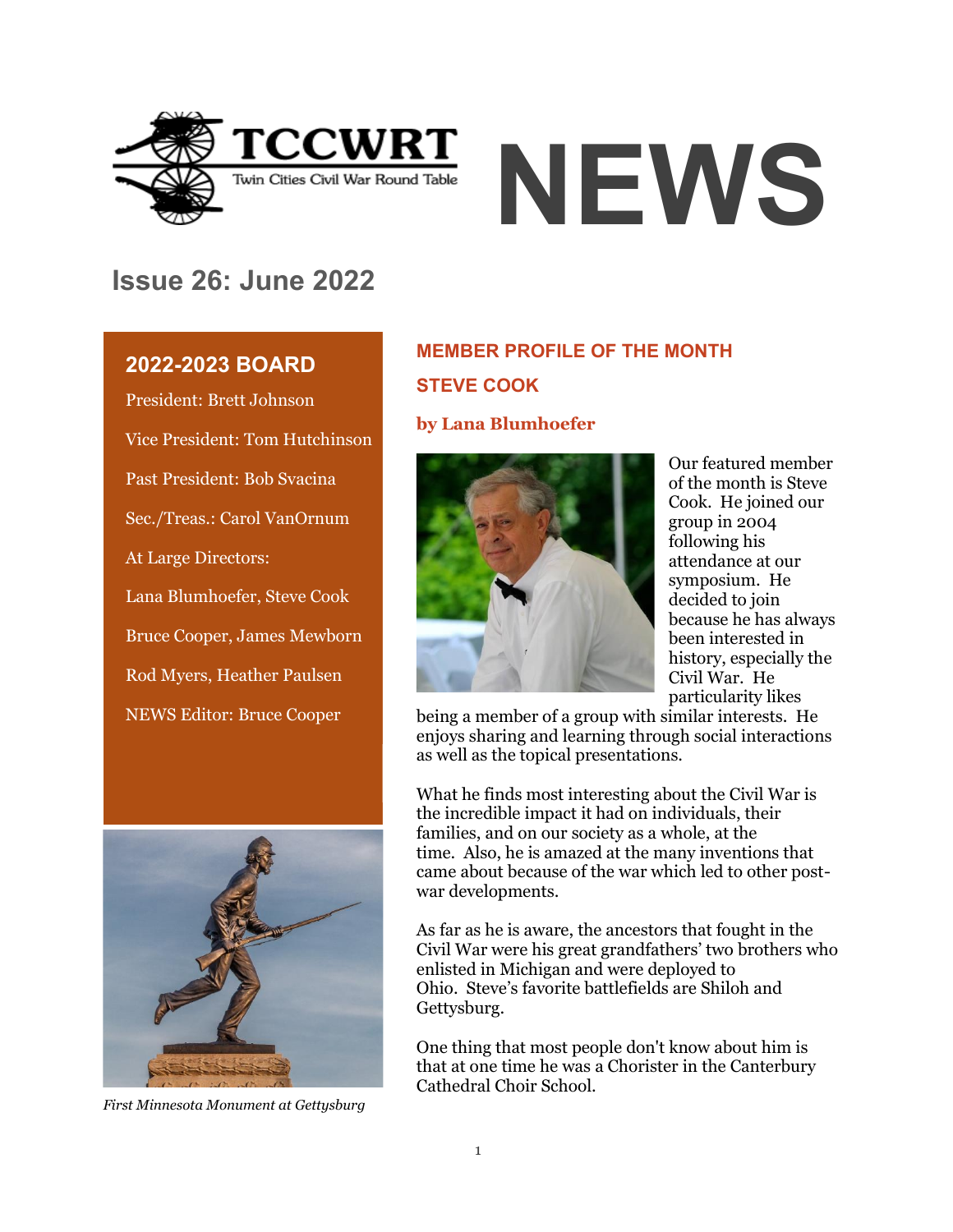He grew up in the Rochester and also the Macalester/Groveland areas of St. Paul. He currently lives with his family on a hobby farm in Inver Grove Heights where he raises 5 goats, 2 llamas, 12 ornamental chickens, 2 dogs, and 2 cats.

A number of years ago he served on our Board of Directors and was Secretary/Treasurer. He has recently been elected to serve on the board again and is happy to do so.

### **STEVEN SCHIER'S CIVIL WAR TRIVIA QUESTION OF THE MONTH:**

Which future US Presidents served in the Civil War?

**(See page 5 for the answer)**

#### **NEW OFFICERS FOR 2022-2023**

Here are the newly elected officers for the 2022-2023 year:

President: Brett Johnson

Vice President: Tom Hutchinson

Secretary/Treasurer Carol VanOrnum

Past President: Bob Svacina

At-Large Board Members (Two-year term ending May 2023): Lana Blumhoefer, Bruce Cooper

At-Large Board Members (Two-year term ending May 2024): Steve Cook, James Newborn, Rod Myers, Heather Paulsen

### **THIS MONTH IN CIVIL WAR HISTORY –JUNE**

| 2 <sup>nd</sup>         | 1861 – General Pierre G. T. Beauregard takes command of Confederate forces in<br>nothern Virginia. |
|-------------------------|----------------------------------------------------------------------------------------------------|
| 8 <sup>th</sup>         | 1862 – Battle of Cross Keys, Virginia.                                                             |
| 8 <sup>th</sup>         | 1864 – Lincoln nominated for a second term as U.S. President.                                      |
| q <sup>th</sup>         | 1862 – Battle of Port Republic, Virginia                                                           |
| $11$ <sup>th</sup>      | 1900 – Confederate spy Bell "LaBelle Rebelle" Boyd dies in Wisconsin Dells,<br>Wisconsin.          |
| $13 - 15$ <sup>th</sup> | 1863 – Battle of Second Winchester.                                                                |
| 20 <sup>th</sup>        | $1863$ – West Virginia joins the Union as the $35th$ state.                                        |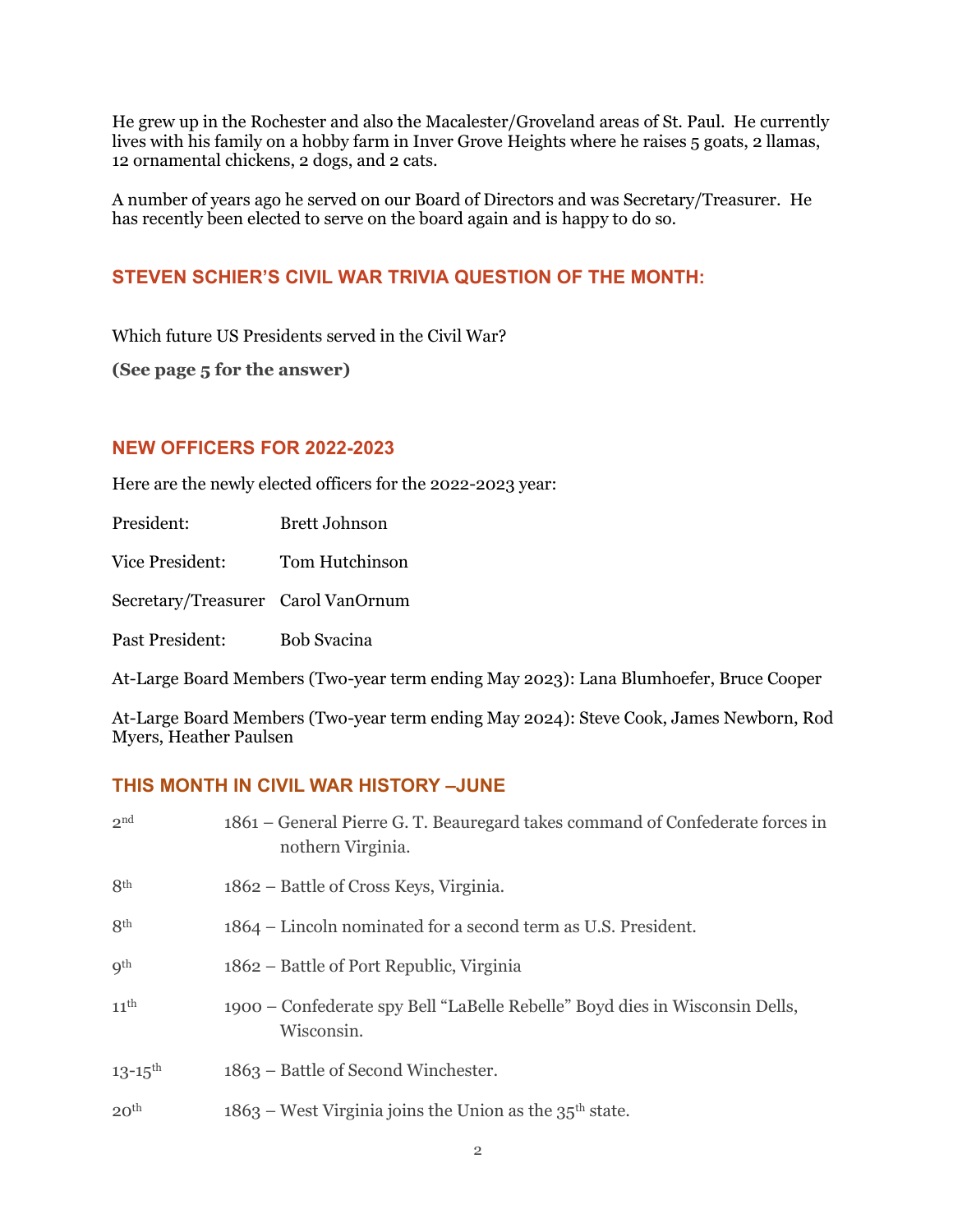### **CIVIL WAR BIRTHDAYS – JUNE**

| 1 <sup>st</sup>  | 1806 – Brig. General John Buchanan Floyd C.S. |
|------------------|-----------------------------------------------|
| 1 <sup>st</sup>  | 1831 – General John Bell Hood C.S.            |
| 3 <sup>rd</sup>  | 1808 – Jefferson Davis C.S.                   |
| $12^{th}$        | 1798 – General Samuel Cooper C.S.             |
| 14 <sup>th</sup> | 1805 – Brig. General Robert Anderson U.S.     |
| 26 <sup>th</sup> | 1819 – Major General Abner Doubleday U.S.     |

#### **SOME PHOTO HIGHLIGHTS FROM OUR MAY 2022 MEETING:**



Aiden Kelleher: 2022 History Day winner. Outgoing President Bob Svacina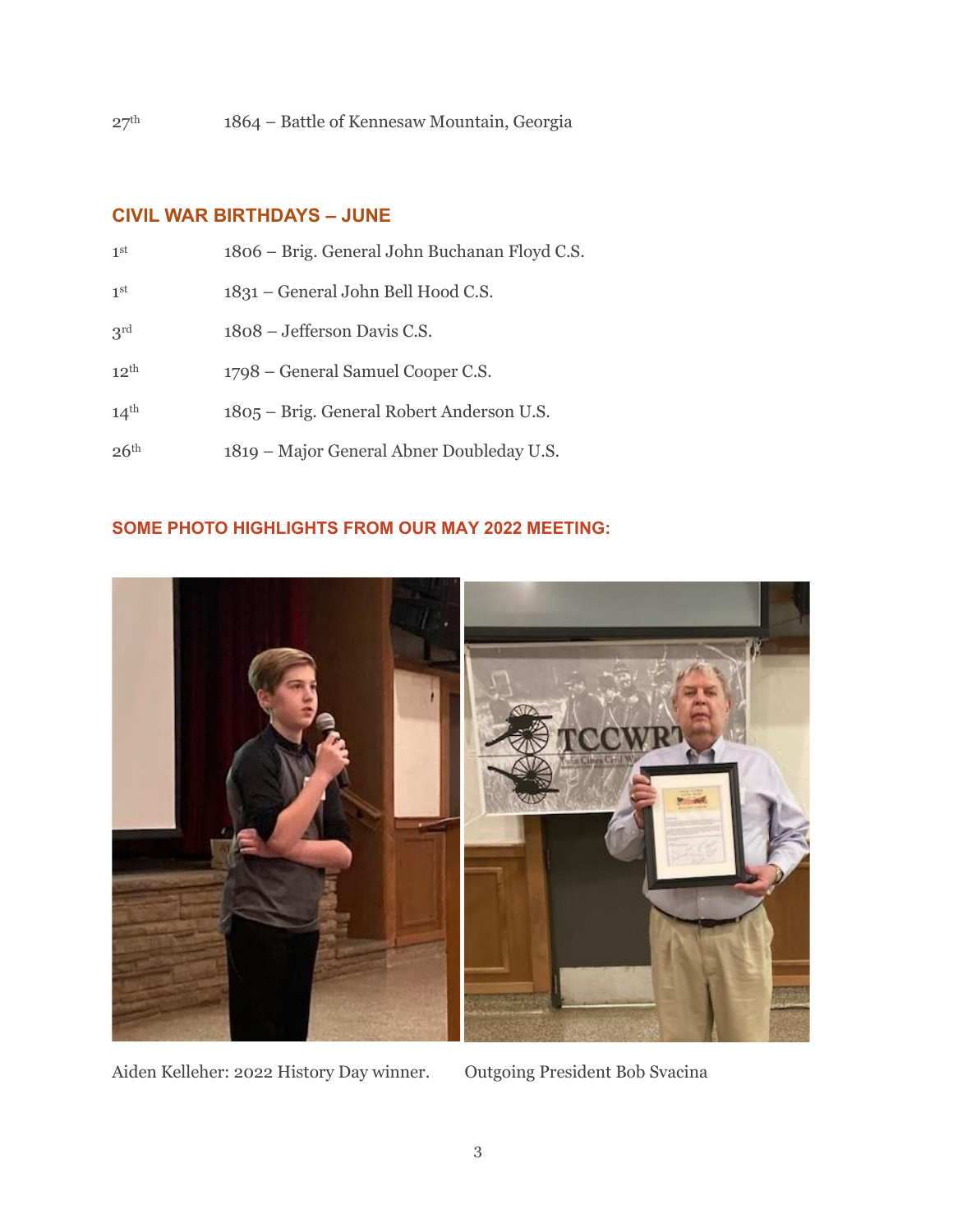

New Members: Chad Cox, Barry Rosinsky and Roger Stusse

## **TCCWRT SUMMER PICNIC 2022**

**We had such a great time – Let's do it again! TCCWRT Annual Picnic Tuesday, July 19th at 4:00 p.m.** Wabun B, Minnehaha Park (same as last year) Join us for our Second Annual TCCWRT Picnic Good food and a trivia contest! Prizes!!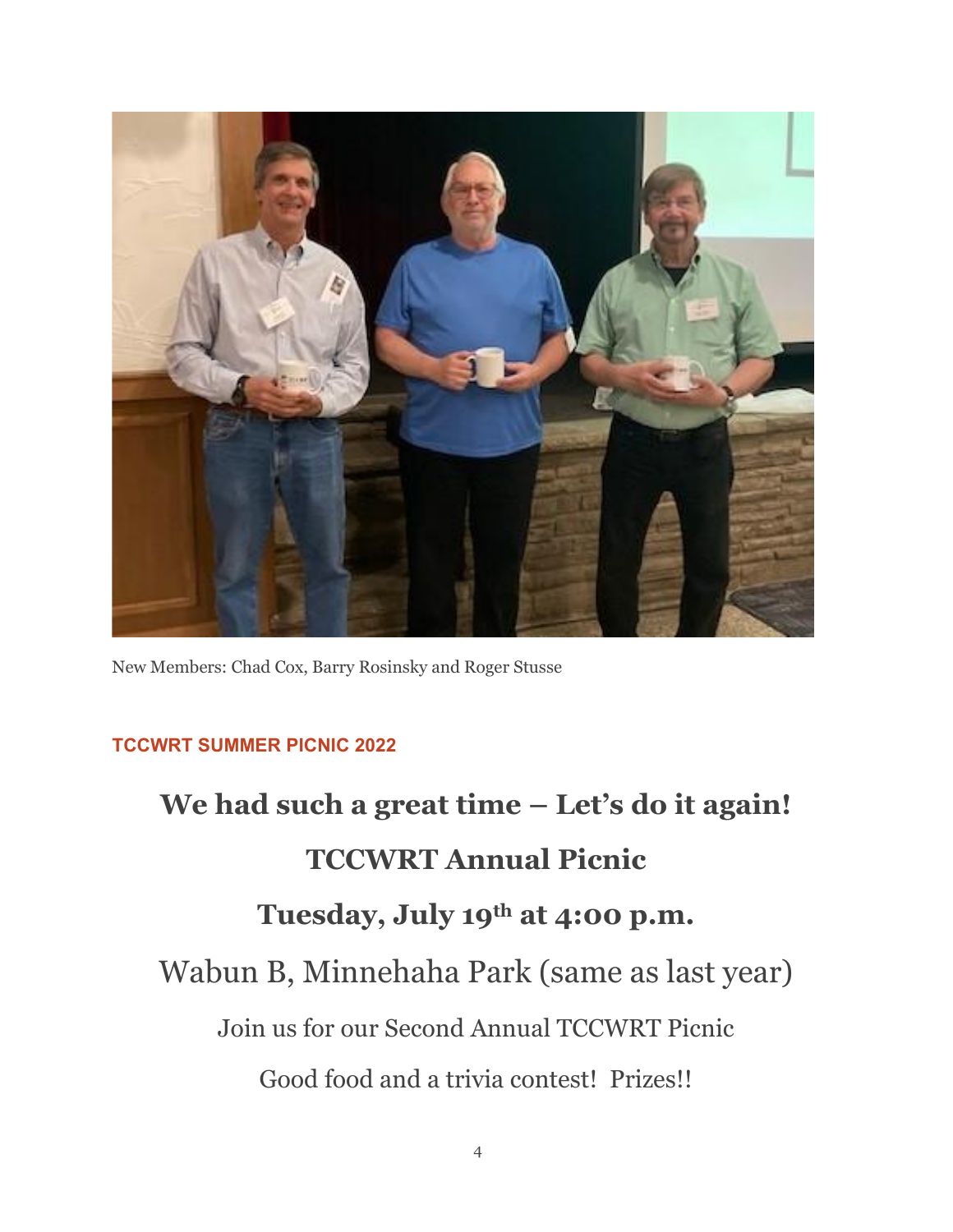Meat for sandwiches, utensils, and non-alcoholic beverages will be provided. We need desserts, salads, other sides (buns, chips, brown beans,

etc.)

For dishes requiring a serving spoon, please bring one.

## **Please email/call Lana Blumhoefer to sign up!**

## **First come, first served.**

[Lanarae27@yahoo.com](mailto:Lanarae27@yahoo.com) or (952) 228-3929

## **RSVP by July 12th**

# **Map to Wabun B:**

[https://www.minneapolisparks.org/\\_asset/jcyws1/minnehaha\\_p](https://www.minneapolisparks.org/_asset/jcyws1/minnehaha_park_picnic_map.pdf) [ark\\_picnic\\_map.pdf](https://www.minneapolisparks.org/_asset/jcyws1/minnehaha_park_picnic_map.pdf)

## **TCCWRT MEMBERS WITH JUNE BIRTHDAYS**

- 6/5 Mark Pridgeon
- 6/7 Gerry Brandt
- 6/7 Jim Sullivan
- 6/9 Stuart Harder
- 6/15 Dan Sherry
- 6/16 Gary Peterson
- 6/16 Erich Mische
- 6/22 Joel Malmberg
- 6/25 David Peterson
- 6/26 Wally Droegemueller

### **STEVEN SCHIER'S TRIVIA QUESTION ANSWER:**

Seven future [U.S. presidents](https://nam12.safelinks.protection.outlook.com/?url=https%3A%2F%2Fwww.factretriever.com%2Fus-presidents-facts&data=04%7C01%7C%7C4886fa7e64e04741dff408da1059c06b%7C84df9e7fe9f640afb435aaaaaaaaaaaa%7C1%7C0%7C637840274939870547%7CUnknown%7CTWFpbGZsb3d8eyJWIjoiMC4wLjAwMDAiLCJQIjoiV2luMzIiLCJBTiI6Ik1haWwiLCJXVCI6Mn0%3D%7C3000&sdata=XXum3Iovy7Lk3LY3%2FfZQWFrHuGkUz%2BAZgYQN7M3LsAc%3D&reserved=0) served in the Civil War: Ulysses S. Grant, Rutherford B. Hayes, William McKinley, James Garfield, Benjamin Harrison, Chester A. Arthur, and Andrew Johnson.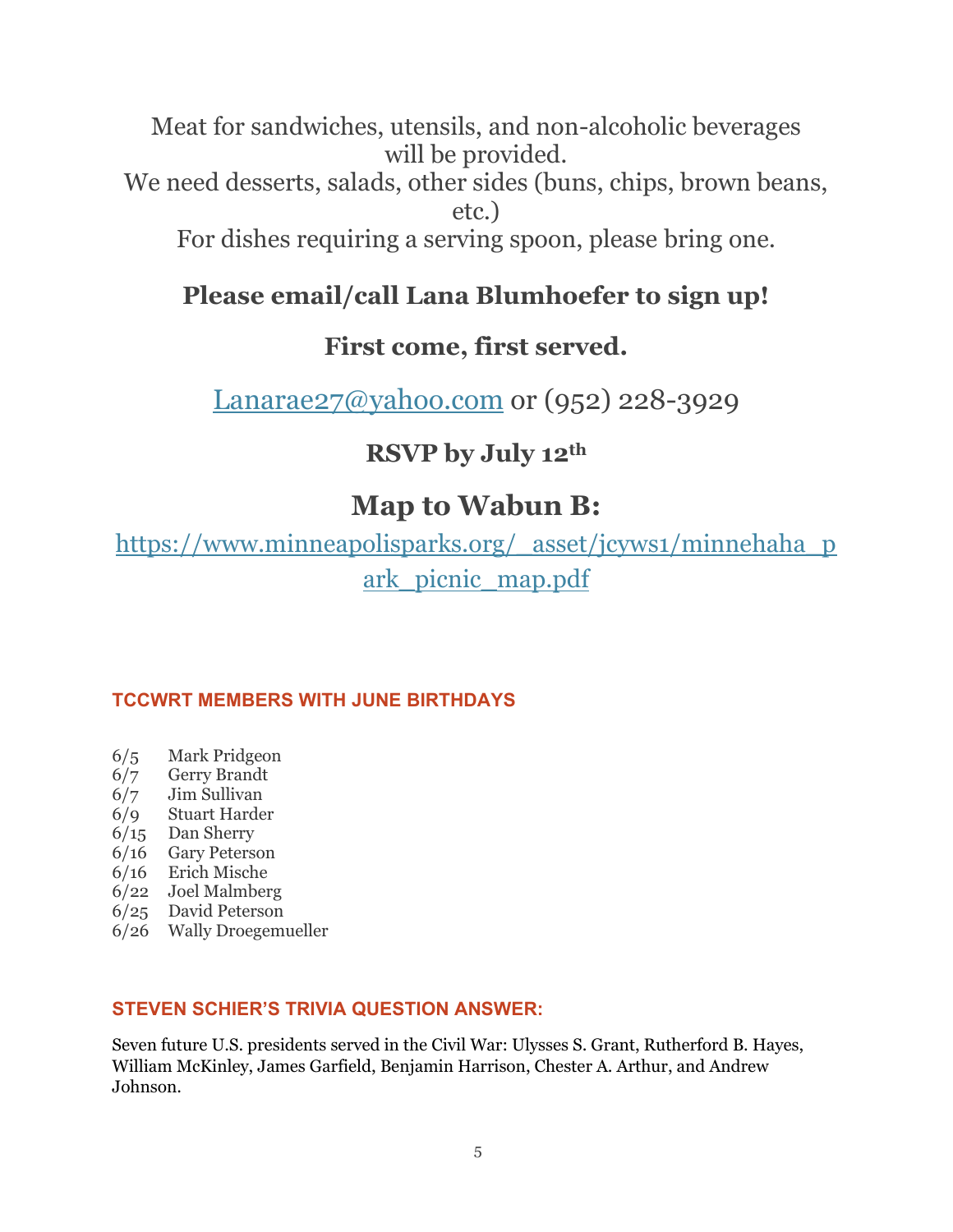## **Wounded in Battle** Stephen E. Osman

In 1879 Civil War veteran John King of the 92<sup>nd</sup> Illinois Mounted Infantry began publishing his Notes from a Soldier's Diary in a local newspaper. With 92 serialized articles, King described Union soldier life in a graphic mix of chronological, thematic and incident related pieces. Due to the small circulation and limited run of the northern Illinois newspaper, few are aware of this trove and it has never been edited for book length reprint. A good friend sent me photocopies many years ago, and I've transcribed one article for our newsletter.

The 92nd Illinois was raised in Ogle, Stephenson and Carroll Counties in late summer 1862. In November they deployed to Kentucky as an anti-guerilla force. The next July part of the regiment scoured the countryside for horses and former slaves, securing 1,700 of the former and 800 of the latter most of whom were immediately enlisted into colored regiments. The horses were used to mount the entire 92<sup>nd</sup> to become part of the famous Wilder's Brigade. Eventually armed with Spencer seven shot repeating rifles they were a force to be reckoned with.

Corporal King was from Marion Illinois, enlisted August 9, 1862 and mustered out with the regiment in July 1865. His account that follows, original spelling preserved, describes men wounded in battle. Illustrations are from the Medical and Surgical History of the War of the Rebellion and the US National Library of Medicine.

#### **A warning: some of the descriptions may be jarring.**

*Chickamauga Battlefield, Ga Sunday, Sept. 20, 1863*

*As Wilder's brigade was moving back, protecting as far as possible the great drifting masses of wounded men, disorganized men, loaded ambulances, ammunition wagons and artillery, the wounded men attracted my attention. It was a great curiosity to me to know just how a wounded man felt when he was shot. Presuming that many of our readers will be interested in what I saw and learned here, I will give a little space to that point.*



*In the first place a healthy man is very hard to shoot and kill instantly. There are but a few places where a man can be shot and instantly killed. If a ball passes through the top part of the brain, crashing through the walls of the skull on both sides, he is killed instantly and never knows what hurt him. Instances have been known where the head has been struck, torn open, and some of the brain oozed out, and still the person lived for a time. Occasionally the person injured* 

*gets partly or passably well. Such cases are usually in the side or back of the head.*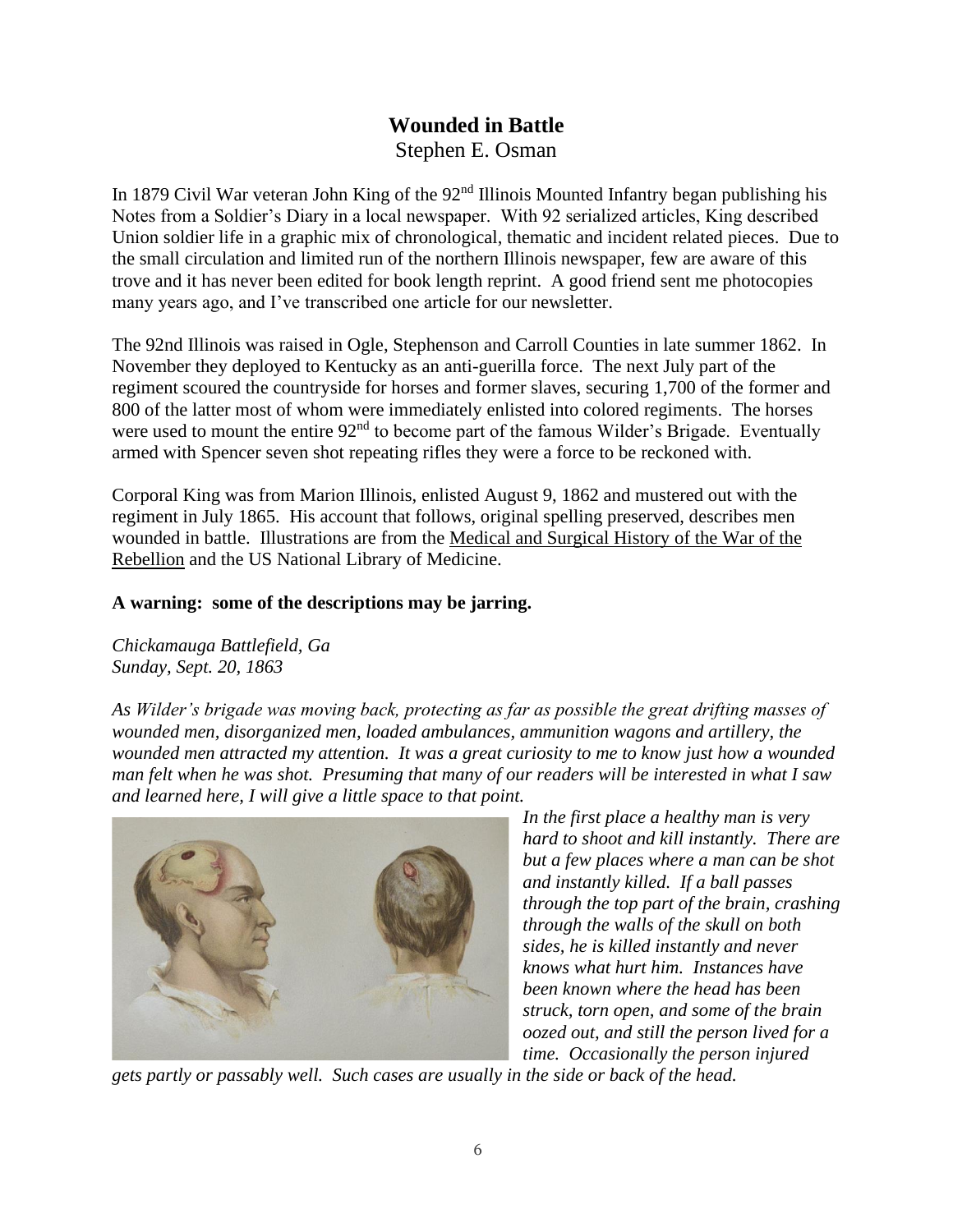*Another place where the men are shot and instantly killed is in the heart. But even then the man is not instantly killed, unless the ball passes through and tears open those cavities that hold and pump the blood to the system, or some of the vessels that carry the blood to and from the heart. Then, again, if a ball pierces and severs the main artery anywhere between the heart and base of* 

*the brain, he is instantly killed; otherwise, you may shoot a man all to pieces, so to speak, and he will not die quick. I once saw a man that was shot seven different times with seven different guns in less than a minute. He stuck to his horse and ran away, and the rebels failed to capture him.*

*When a ball strikes a man in full force, he is numbed in the parts struck, and the instant pain is not so great as that would be from a light stroke of a carriage whip. The pain comes on gradually. Sometimes a man receiving a flesh would in an arm or leg in times of excitement does not know it until he sees the blood coming down the coat sleeve or feels it working between his toes in his boot. Those who are shot or hit with what the boys called "spent balls" experienced the most* 



*momentary pain. These spent balls either come a long ways and loose part of their force or are shot out of defective guns, or have not powder enough behind them to give them proper force for good execution. These balls usually have force enough to go half way thorough an arm, leg or the body, unless they strike something to partly ward it off. The most painful wound that is possible to inflict, so far as my observation went, is to be shot in the knee joint with a spent ball that has considerable force.*

*The most painful wound I think that I ever saw was a little after noon of the first day's battle at Chicamauga. A ball had struck a man in the knee in such a way as to pass under and strain up* 



*the knee pan, and got wedged between the knee joints of the large bones, and there lodged. Two of his companions picked him up on the battlefield, took hold of him on both sides just as two small boys would take hold of a larger one to wrestle him down at "side-hold," and walked off with the wounded man. He belonged to one of the infantry regiments. His pain and misery was* 

*severe to the last extremity of human endurance. He writhed, groaned, cried and almost screamed with agony and pain, and occasionally vomited. Other men have had both legs shot away with cannon balls that never suffered the hundredth part of the severe pain that this man did.*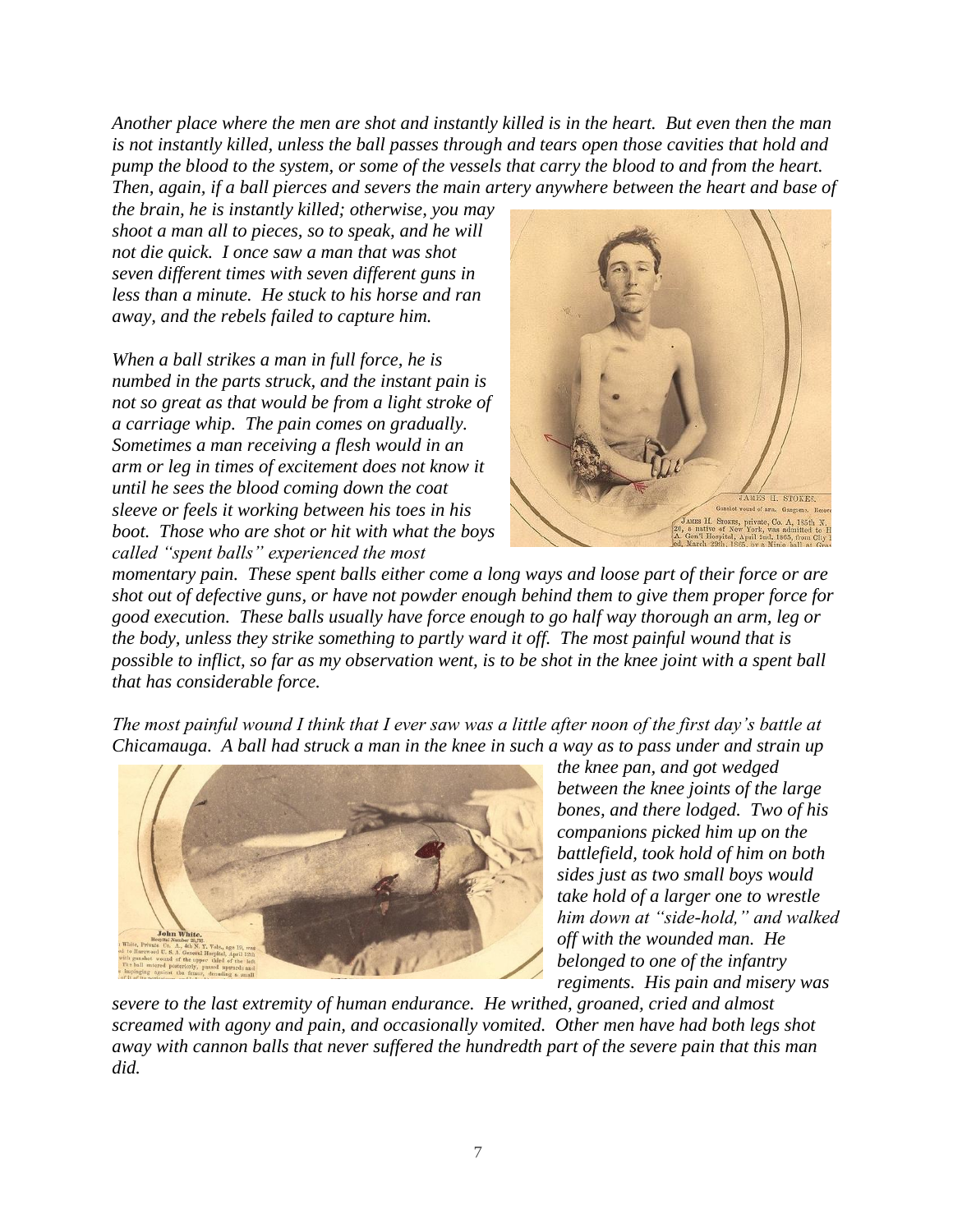*Sometimes men get wounded under such peculiar circumstances that the boys after the battle will laugh at the wounded man.*

*Reuben Edgar was a mess-mate of mine, and at our second position of the first day's fight we were almost side by side, but each of us were behind a small stump, loading and shooting as fast as we could jump into it. Reuben had loaded his gun and rose up to cap and shoot. The stump was small and he rose too high. A ball came just over the top of the stump and struck him full in the breast with a heavy thud as it struck. I heard the ball whiz, heard it strike, and saw "Rube" tumble over onto his face. A streak of sadness passed over me in spite of the din of battle. "Rube" made a low, guteral, whining noise and I supposed it was sort of a dying, insensible groan. I blazed away and "Rube" lay there nearly dead or dying as I supposed. The ball had* 



*struck in the breast so as to pass over a line of the heart. The rebels began to flank us and word was sent down the line that we were compelled to move back and form a new line.* 

*We were just about to start when "Rube" lifted up his head and in a mournful tone said: "Oh boys, don't let the rebels get me." Two or three boys ran up quickly, raised him straight with one on each side in a resting attitude and started off. "Rube," to his own surprise found that his legs worked as well as ever, and after they had carried him a little way he told them he could walk. They let go of him and "Rube" took a step or two, stopped, threw open his jacket, vest and shirt to take a look at the wound or ball hole in his breast. He looked an instant, passed his thumb and finger over the wounded spot, then looked up with sunshine and smiles and said* 

*"By golly, boys, it didn't go in." A half dozen boys gave a shout of laughter right then and there. "Rube" never heard the last of "By golly boys it didn't go in."*

*But, after all, "Rube" had been struck with a pretty savage ball. It struck his leather shoulder belt just over his wadded jacket, and it raised a bunch on his breast bone about the size of a hen's egg. It knocked the breath out of him, and his efforts to regain it were what I supposed to be his dying agonies. I happened to be looking towards Edward Lent when the ball struck him. It seemed to make a streak of whiz. It seemed as though you could almost see the balls coming, but not quite. The balls made a frightful whiz or screech. I heard the whiz and saw the dust rise from Lent's jacket. The ball struck between the root of the arm and breast, about midway. The ball went crashing through, tearing flesh and splintering bones. Lent turned deadly pale, staggered and said: "Oh take hold of me." His mess-mate, Catling Wilson, took hold of him, held him up and led him to the rear out of further danger.*